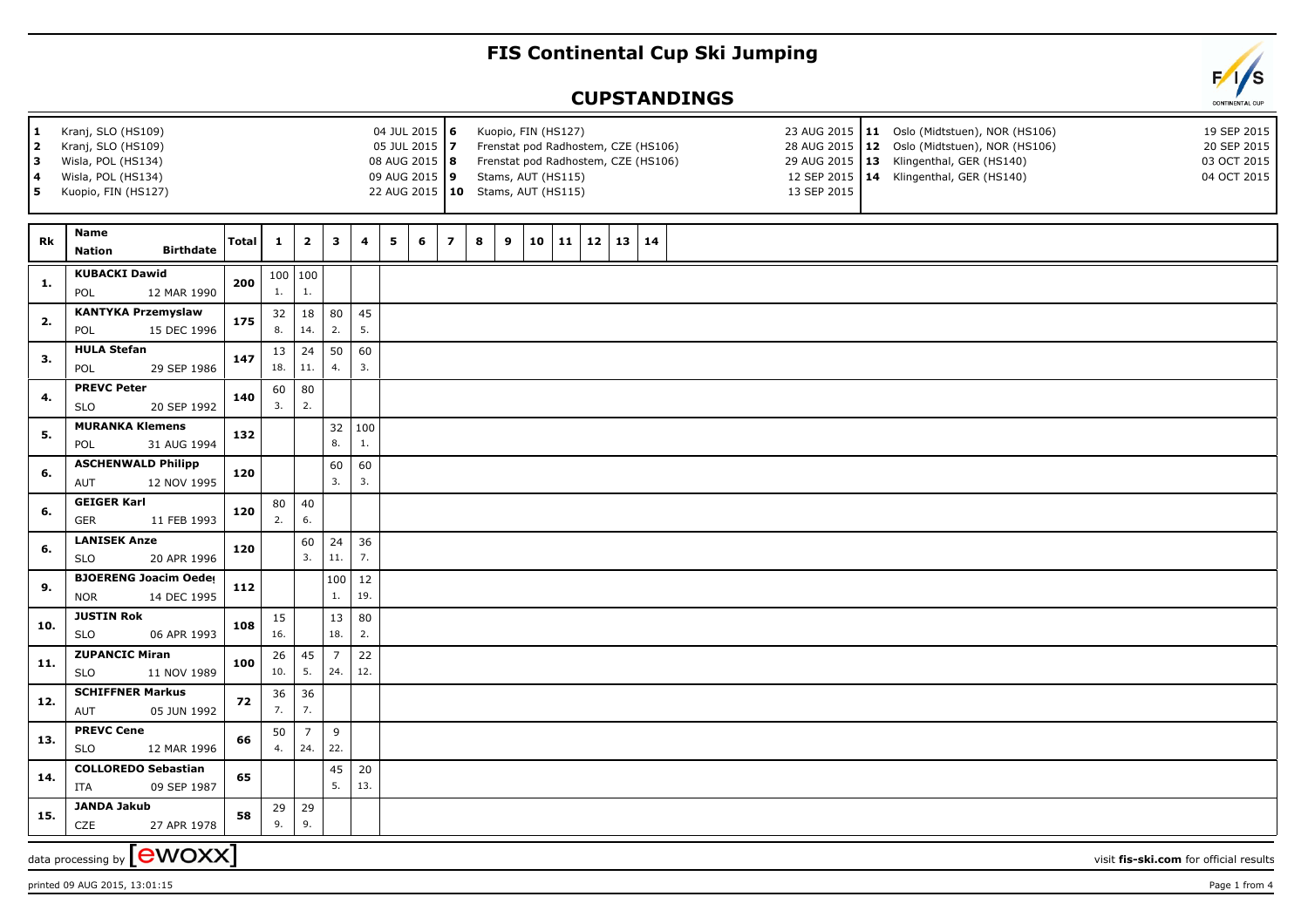| Rk  | Name<br><b>Birthdate</b><br><b>Nation</b>               | <b>Total</b> | $\mathbf{1}$           | $\overline{2}$        | $\mathbf{3}$           | $\overline{\mathbf{4}}$ | 5 | 6 | $\overline{ }$ | $\bf{8}$ | 9 | 10 11 | 12 | 13   14 |  |
|-----|---------------------------------------------------------|--------------|------------------------|-----------------------|------------------------|-------------------------|---|---|----------------|----------|---|-------|----|---------|--|
| 16. | <b>TANDE Daniel Andre</b><br><b>NOR</b><br>24 JAN 1994  | 55           | $5\phantom{.0}$<br>26. | 50<br>4.              |                        |                         |   |   |                |          |   |       |    |         |  |
| 16. | ZIOBRO Jan<br>POL<br>24 JUN 1991                        | 55           |                        |                       | 29<br>9.               | 26<br>10.               |   |   |                |          |   |       |    |         |  |
| 16. | <b>POGRAJC Andraz</b><br>26 SEP 1991<br>SLO             | 55           |                        |                       | 15<br>16.              | 40<br>6.                |   |   |                |          |   |       |    |         |  |
| 19. | <b>CHOI Seou</b><br>KOR<br>03 DEC 1982                  | 52           | 6.                     | $40 \mid 12$<br>19.   |                        |                         |   |   |                |          |   |       |    |         |  |
| 20. | <b>VANCURA Tomas</b><br>CZE<br>10 SEP 1996              | 51           |                        |                       | 36<br>7.               | 15<br>16.               |   |   |                |          |   |       |    |         |  |
| 21. | <b>STEKALA Andrzej</b><br>30 JUN 1995<br>POL            | 48           | 18<br>14.              |                       | $6\phantom{.}6$<br>25. | 24<br>11.               |   |   |                |          |   |       |    |         |  |
| 22. | <b>ALTENBURGER Florian</b><br>AUT<br>02 NOV 1993        | 47           |                        |                       | $18\,$<br>14.          | 29<br>9.                |   |   |                |          |   |       |    |         |  |
| 23. | <b>PRISLIC Ernest</b><br><b>SLO</b><br>30 SEP 1993      | 46           | 8<br>23.               | 8<br>23.              | 16<br>15.              | 14<br>17.               |   |   |                |          |   |       |    |         |  |
| 24. | <b>KOT Maciej</b><br>POL<br>09 JUN 1991                 | 45           | 45<br>5.               |                       |                        |                         |   |   |                |          |   |       |    |         |  |
| 25. | <b>BIEGUN Krzysztof</b><br>POL<br>21 MAY 1994           | 44           |                        | 14<br>17.             | 26<br>10.              | $\overline{4}$<br>27.   |   |   |                |          |   |       |    |         |  |
| 26. | <b>SATO Yukiya</b><br>19 JUN 1995<br>JPN                | 42           | 11.                    | $24 \mid 18$<br>14.   |                        |                         |   |   |                |          |   |       |    |         |  |
| 27. | <b>LEJA Krzysztof</b><br>21 FEB 1996<br>POL             | 40           |                        |                       | $40\,$<br>6.           |                         |   |   |                |          |   |       |    |         |  |
| 28. | <b>INSAM Alex</b><br>19 DEC 1997<br>ITA                 | 36           |                        | $\overline{4}$<br>27. |                        | 32<br>8.                |   |   |                |          |   |       |    |         |  |
| 29. | <b>HVALA Jaka</b><br><b>SLO</b><br>15 JUL 1993          | 33           | 20<br>13.              | 13<br>18.             |                        |                         |   |   |                |          |   |       |    |         |  |
| 30. | <b>HLAVA Lukas</b><br>CZE<br>10 SEP 1984                | 32           |                        | 32<br>8.              |                        |                         |   |   |                |          |   |       |    |         |  |
| 31. | <b>POLASEK Viktor</b><br>CZE<br>18 JUL 1997             | 30           |                        |                       | 22<br>12.              | 8<br>23.                |   |   |                |          |   |       |    |         |  |
| 32. | <b>BJERKEENGEN Fredrik</b><br><b>NOR</b><br>11 NOV 1988 | 28           |                        |                       | 14<br>17.              | 14<br>17.               |   |   |                |          |   |       |    |         |  |
| 33. | <b>NAGLIC Tomaz</b><br><b>SLO</b><br>18 JUL 1989        | 27           | 19.                    | $12 \mid 15$<br>16.   |                        |                         |   |   |                |          |   |       |    |         |  |
| 34. | <b>KLUSEK Bartlomiej</b><br>POL<br>15 JAN 1993          | 26           |                        | 26<br>10.             |                        |                         |   |   |                |          |   |       |    |         |  |

data processing by **CWOXX** wisit **fis-ski.com** for official results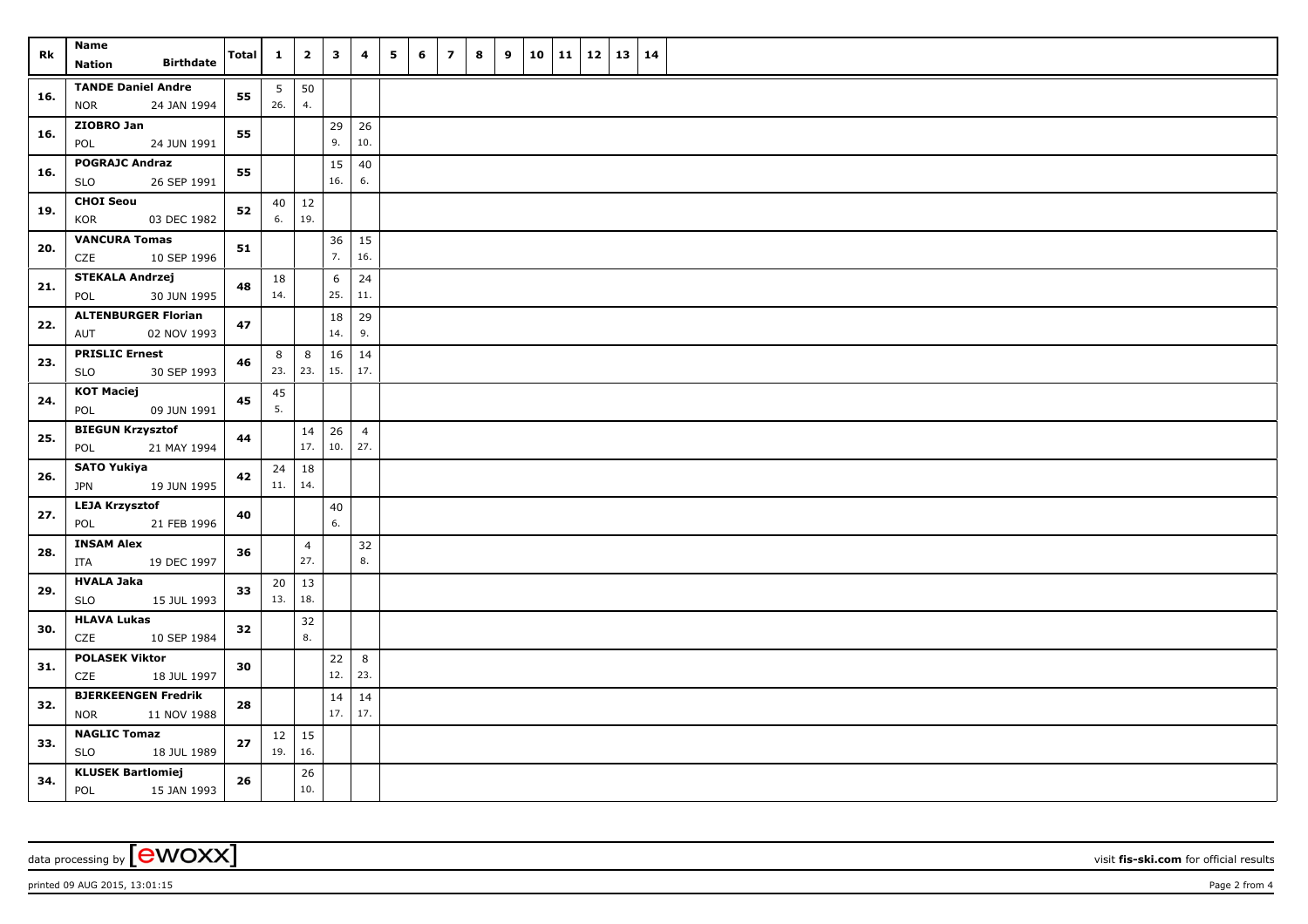| Rk  | Name<br><b>Birthdate</b><br><b>Nation</b>                | <b>Total</b> | $\mathbf{1}$             | $\overline{2}$ | $\mathbf{3}$          | 4                     | 5<br>6 | $\overline{\mathbf{z}}$ | $\bf{8}$ | 9 | 10 | 11 | $12 \mid 13$ | 14 |  |
|-----|----------------------------------------------------------|--------------|--------------------------|----------------|-----------------------|-----------------------|--------|-------------------------|----------|---|----|----|--------------|----|--|
| 34. | <b>QUECK Danny</b><br>17 SEP 1989<br><b>GER</b>          | 26           |                          |                | 20<br>13.             | 6<br>25.              |        |                         |          |   |    |    |              |    |  |
| 36. | <b>BICKNER Kevin</b><br>23 SEP 1996<br>USA               | ${\bf 25}$   | $22 \mid 3$<br>12.   28. |                |                       |                       |        |                         |          |   |    |    |              |    |  |
| 37. | <b>DEZMAN Nejc</b><br><b>SLO</b><br>07 DEC 1992          | 23           | 14<br>$17.$ 22.          | $\,9$          |                       |                       |        |                         |          |   |    |    |              |    |  |
| 38. | <b>SEMENIC Anze</b><br><b>SLO</b><br>01 AUG 1993         | 22           |                          | 22<br>12.      |                       |                       |        |                         |          |   |    |    |              |    |  |
| 38. | <b>PASCHKE Pius</b><br><b>GER</b><br>20 MAY 1990         | ${\bf 22}$   | 16<br>15.                | 6<br>25.       |                       |                       |        |                         |          |   |    |    |              |    |  |
| 40. | <b>WENIG Daniel</b><br><b>GER</b><br>12 AUG 1991         | 21           | 9<br>22.                 | 12<br>19.      |                       |                       |        |                         |          |   |    |    |              |    |  |
| 41. | <b>TOLLINGER Elias</b><br>25 MAR 1995<br>AUT             | 20           | $\overline{4}$<br>27.    |                |                       | 16<br>15.             |        |                         |          |   |    |    |              |    |  |
| 41. | <b>HAUER Joachim</b><br><b>NOR</b><br>02 FEB 1991        | 20           |                          | 20<br>13.      |                       |                       |        |                         |          |   |    |    |              |    |  |
| 43. | <b>SIEGEL David</b><br>GER<br>28 AUG 1996                | 18           |                          |                |                       | 18<br>14.             |        |                         |          |   |    |    |              |    |  |
| 44. | <b>ROMASHOV Alexey</b><br>29 APR 1992<br><b>RUS</b>      | 16           |                          |                | $\overline{4}$<br>27. | $12\,$<br>19.         |        |                         |          |   |    |    |              |    |  |
| 44. | <b>REISENAUER Janni</b><br>07 NOV 1997<br>AUT            | 16           |                          |                | 11<br>20.             | 5<br>26.              |        |                         |          |   |    |    |              |    |  |
| 46. | <b>MIETUS Grzegorz</b><br>20 FEB 1993<br>POL             | 12           |                          |                | 10<br>21.             | $\overline{2}$<br>29. |        |                         |          |   |    |    |              |    |  |
| 46. | <b>DESCOMBES SEVOIE Vin</b><br>09 JAN 1984<br><b>FRA</b> | 12           |                          | 12<br>19.      |                       |                       |        |                         |          |   |    |    |              |    |  |
| 46. | <b>AIGNER Clemens</b><br>02 FEB 1993<br>AUT              | 12           | 11<br>20.                |                |                       | $\mathbf{1}$<br>30.   |        |                         |          |   |    |    |              |    |  |
| 46. | <b>RHOADS William</b><br>08 JUN 1995<br>USA              | 12           |                          |                | 12<br>19.             |                       |        |                         |          |   |    |    |              |    |  |
| 50. | <b>DREHER Michael</b><br>GER<br>30 JAN 1993              | 11           |                          |                | 8<br>23.              | $\mathbf{3}$<br>28.   |        |                         |          |   |    |    |              |    |  |
| 51. | <b>PREVC Domen</b><br><b>SLO</b><br>04 JUN 1999          | 10           | 10<br>21.                |                |                       |                       |        |                         |          |   |    |    |              |    |  |
| 51. | <b>MIETUS Krzysztof</b><br>POL<br>08 MAR 1991            | 10           |                          |                |                       | 10<br>21.             |        |                         |          |   |    |    |              |    |  |
| 53. | <b>HOLIK Frantisek</b><br>CZE<br>23 OCT 1998             | 9            |                          |                |                       | 9<br>22.              |        |                         |          |   |    |    |              |    |  |

data processing by **CWOXX** wisit **fis-ski.com** for official results